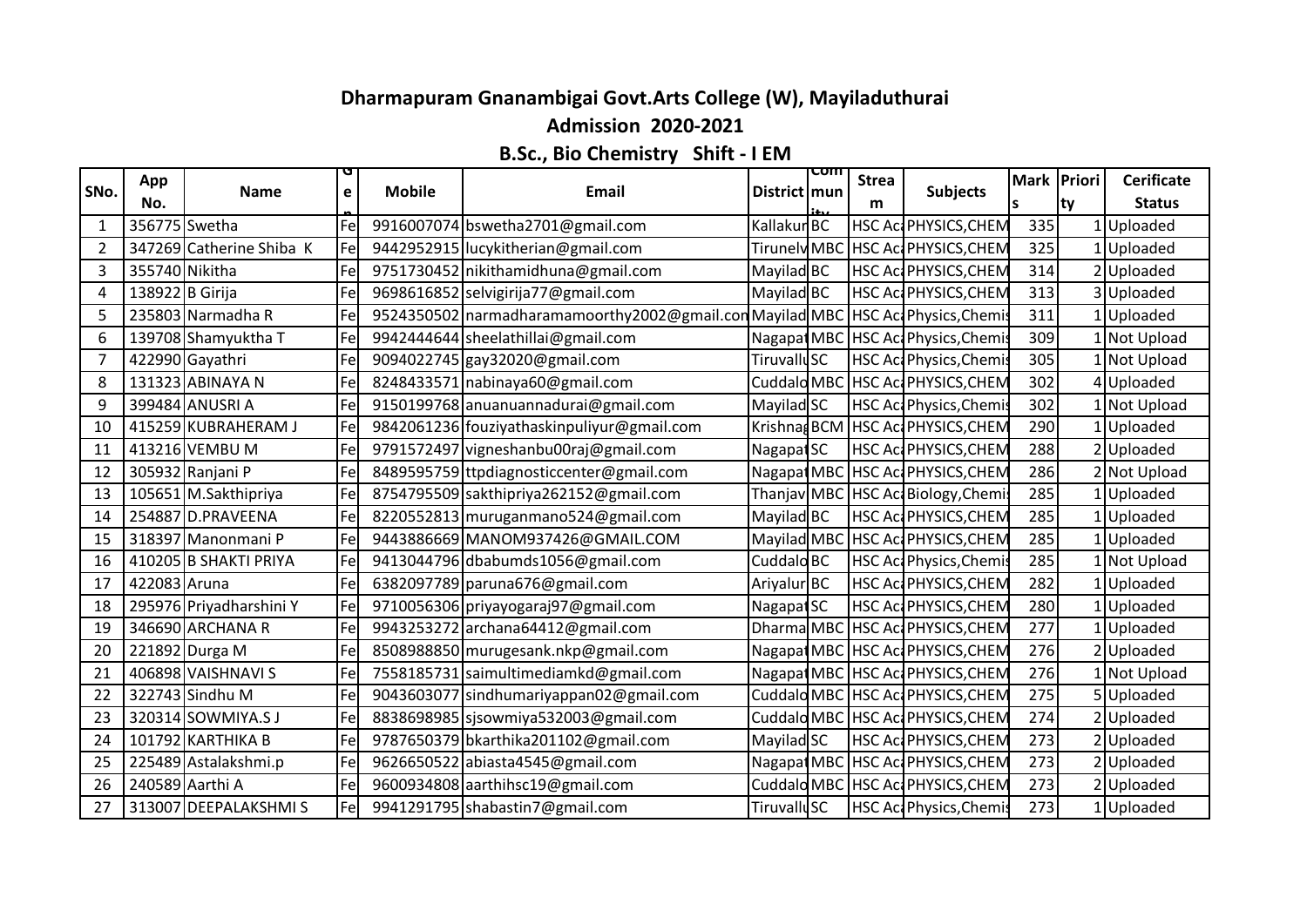| 28 |               | 305841 Gayathri        | Fel | 8438574123 vkvinfonet@gmail.com              | Thanjav BC             | HSC Ac PHYSICS, CHEM         | 271 | 3 Uploaded   |
|----|---------------|------------------------|-----|----------------------------------------------|------------------------|------------------------------|-----|--------------|
| 29 |               | 422260 ISWARIYA S      | Fel | 9965156822 selvarajvao70@gmail.com           | Mayilad BC             | HSC Ac PHYSICS, CHEM         | 265 | 2 Uploaded   |
| 30 |               | 350238 Nithya R        | Fe  | 9600073585 KUMARVISWA2003@GMAIL.COM          | Mayilad MBC            | <b>HSC Ac PHYSICS, CHEM</b>  | 264 | 1 Uploaded   |
| 31 | 415165 Agalya |                        | Fe  | 9123525883 jk.aakash224@gmail.com            | Tiruvaru <sub>BC</sub> | HSC Ac PHYSICS, CHEM         | 262 | 5 Uploaded   |
| 32 |               | 389851 M.krishnaveni   | Fe  | 7708813676 boopalan03071995@gmail.com        | Tiruchiri DNC          | <b>HSC AccPHYSICS, CHEM</b>  | 261 | 1 Not Upload |
| 33 |               | 287877 SUVEDHA P       | Fel | 9159950808 suvedhap2003@gmail.com            | Mayilad BC             | <b>HSC ActPHYSICS, CHEM</b>  | 260 | 2 Not Upload |
| 34 |               | 269595 Pavithra.B      | Fel | 9345306054 bpavikavi@gmail.com               | Mayilad MBC            | HSC Ac PHYSICS, CHEM         | 259 | 1 Uploaded   |
| 35 |               | 319176 SHANMATHI MK    | Fe  | 9842920266 shanmathimk90@gmail.com           | Nagapat BC             | <b>HSC ActPHYSICS, CHEM</b>  | 258 | Uploaded     |
| 36 |               | 390563 VIJAYALAKSHMI S | Fel | 9344036131 vijayalakshmi002003@gmail.com     | <b>Tiruvaru MBO</b>    | HSC Ac PHYSICS, CHEM         | 258 | 3 Uploaded   |
| 37 |               | 358996 Merlin D        | Fe  | 9442030412 vedaisamsrobert@gmail.com         | Nagapat BC             | HSC Act Physics, Chemis      | 257 | 1 Uploaded   |
| 38 |               | 109333 ABINAYA A       | Fel | 9655923887 abinayaayyappan2003ak@gmail.com   | Mayilad MBC            | <b>HSC Ac PHYSICS, CHEM</b>  | 256 | Uploaded     |
| 39 |               | 211197 MAHALAKSHMIK    | Fe  | 9962233216 Vizudugaltamil@gmail.com          | Cuddalo <sub>BC</sub>  | HSC ActPHYSICS, CHEM         | 256 | 3 Uploaded   |
| 40 |               | 209533 Abinaya P       | Fel | 9962233216 veera216@yahoo.co.in              | Nagapat MBC            | <b>HSC AccPHYSICS, CHEM</b>  | 255 | 3 Uploaded   |
| 41 |               | 346395 Arthi.M         | Fel | 6379770566 agasikaarthi 2001@gmail.com       | PudukkdBC              | HSC Ac PHYSICS, CHEM         | 255 | 1 Uploaded   |
| 42 |               | 240615 SUBISHKA G      | Fe  | 7598764600 subishka16052003@gmail.com        | Nagapat MBC            | <b>HSC Ac PHYSICS, CHEM</b>  | 253 | 1 Not Upload |
| 43 |               | 293088 JEYALISHA       | Fe  | 9786934423 dinesh3332006@gmail.com           | Virudhu <sup>SC</sup>  | <b>HSC Ac Biology, Mathe</b> | 253 | 1 Not Upload |
| 44 |               | 355397 M.nandhini      | Fel | 9751159840 nandi25062003@gmail.com           | Mayilad SC             | HSC Ac PHYSICS, CHEM         | 253 | 3 Not Upload |
| 45 |               | 398839 SUVETHA S       | Fel | 9344308766 sekarchithra47@gmail.com          | Nagapat SC             | HSC Ac PHYSICS, CHEM         | 253 | 1 Uploaded   |
| 46 |               | 139294 R.sUJITHA       | Fe  | 6379721050 PRABAKARRAMS@GMAIL.COM            | Tiruvaru MB            | <b>HSC AccPHYSICS, CHEM</b>  | 252 | 1 Not Upload |
| 47 |               | 220331 SWETHA S        | Fe  | 6369413396 swethasankar66@gmail.com          | Mayilad BC             | HSC Ac PHYSICS, CHEM         | 252 | 1 Uploaded   |
| 48 |               | 334649 ABIRAMI S       | Fe  | 9095131445 abiramikannan711@gmail.com        | Cuddalo <sub>BC</sub>  | HSC Ac PHYSICS, CHEM         | 252 | 1 Uploaded   |
| 49 |               | 164751 Nadeeswari      | Fel | 9786723813 nadeeswari.marimuthu@gmail.com    | Nagapat BC             | HSC Ac PHYSICS, CHEM         | 250 | 1 Not Upload |
| 50 |               | 102692 THARANESWARI D  | Fe  | 8870197511 d.sasikala02@gmail.com            | Cuddalo <sub>BC</sub>  | <b>HSC Ac PHYSICS, CHEM</b>  | 248 | 4 Uploaded   |
| 51 |               | 228019 MAHESWARI.S     | Fel | 9047030313 maheswarsekar@gmail.com           | <b>Tiruvaru DNC</b>    | HSC Act Physics, Chemis      | 248 | 6 Not Upload |
| 52 |               | 416328 NAVEENA A       | Fe  | 9843371915 naveenaanbalagan05@gmail.com      | Mayilad SC             | HSC Ac PHYSICS, CHEM         | 248 | 1 Not Upload |
| 53 |               | 390036 Natrinai R      | Fel | 9159336426 madhunpti@gmail.com               | Mayilad SC             | HSC Ac PHYSICS, CHEM         | 245 | 4 Uploaded   |
| 54 |               | 402313 Nandhini A      | Fe  | 6374583850 nandhini24@gmail.com              | Cuddalo <sub>SC</sub>  | HSC Act Physics, Chemis      | 245 | 2 Uploaded   |
| 55 |               | 306741 SELVAKUMARI M   | Fel | 7639597490 selvakumarimoorthy 2002@gmail.com | Mayilad SC             | HSC Ac PHYSICS, CHEM         | 242 | 2 Not Upload |
| 56 |               | 307464 Pavithra S      | Fel | 8489595759 pavithra21052003@gmail.com        | <b>Tiruvaru BC</b>     | <b>HSC ActPHYSICS, CHEM</b>  | 242 | 2 Not Upload |
| 57 |               | 253526 Gracy M         | Fel | 9841881518 sebas.grace.loyola@gmail.com      | Dindigu BC             | <b>HSC Ac PHYSICS, CHEM</b>  | 241 | 1 Uploaded   |
| 58 |               | 310057 KOTHESWARI V    | Fe  | 9080463572 kotheswariv@gmail.com             | Nagapat MB             | <b>HSC Ac PHYSICS, CHEM</b>  | 241 | 3Uploaded    |
| 59 |               | 326475 Sunodhani M     | Fel | 8344811179 sunodhanimohan@gmail.com          | Cuddalo <sub>SC</sub>  | HSC Ac PHYSICS, CHEM         | 241 | 2 Uploaded   |
| 60 |               | 345571 Gayathri        | Fe  | 9976731026 gayathrikumar443@gmail.com        | Cuddalo BC             | <b>HSC Ac PHYSICS, CHEM</b>  | 241 | 3 Uploaded   |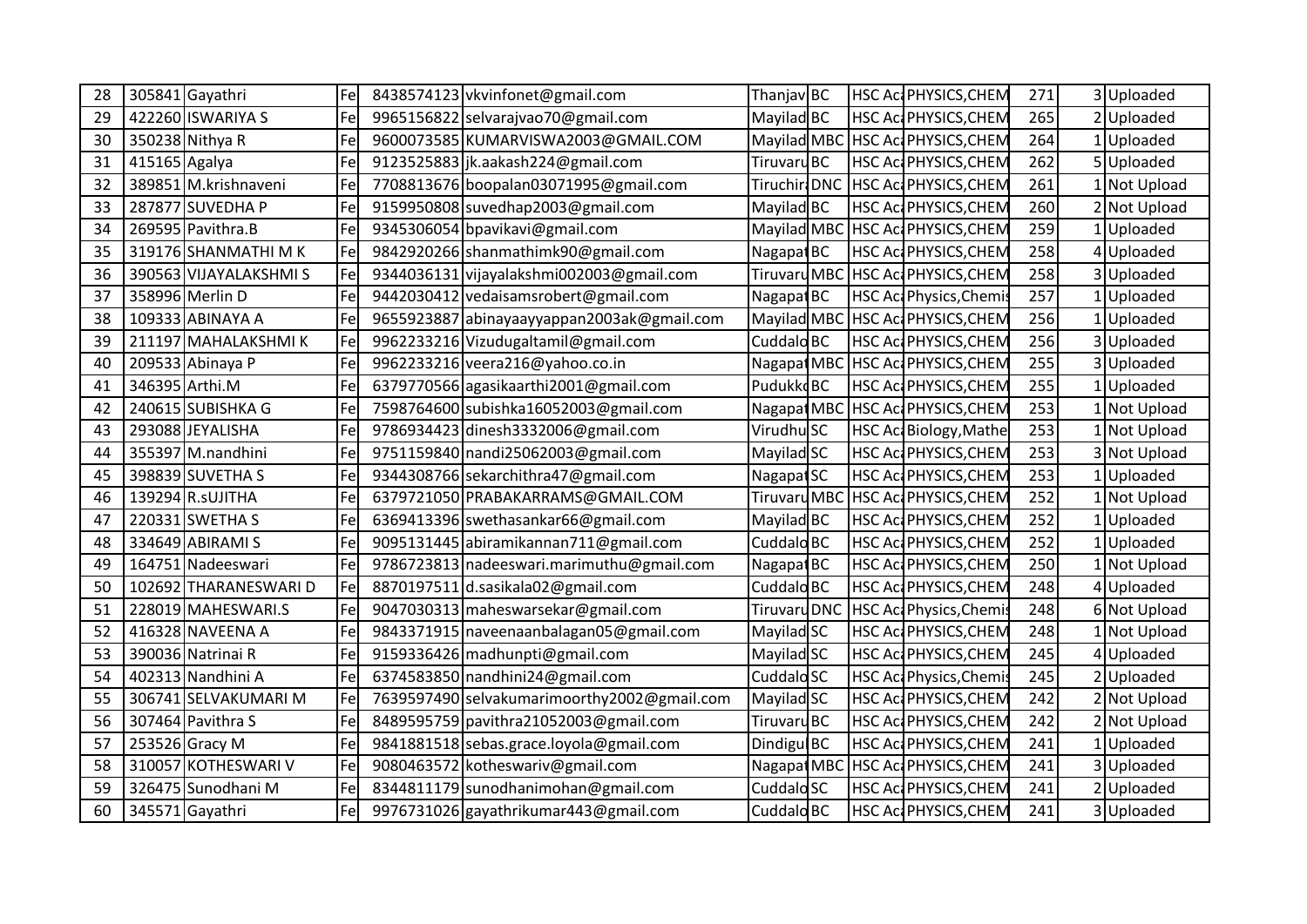| 61 | 257365 Aarthi B            | Fel         | 8523905338 aarthibaskaran10072002@gmail.com                |                       | Mayilad MBC HSC Ac PHYSICS, CHEM  | 240 | 2 Uploaded   |
|----|----------------------------|-------------|------------------------------------------------------------|-----------------------|-----------------------------------|-----|--------------|
| 62 | 249927 Kaviya S            | Fel         | 8754134043 kaviyakaviya52575@gmail.com                     | Mayilad MBC           | HSC Ac PHYSICS, CHEM              | 239 | 1 Uploaded   |
| 63 | 271932 DEVIKA T            | Fel         | 9361604998 devika27@gmail.com                              |                       | Ariyalur MBC HSC Ac PHYSICS, CHEM | 239 | 1 Uploaded   |
| 64 | 293401 Gayathri S          | Fe          | 8973975697 gayathriotr@gmail.com                           | Nagapat MBC           | HSC ActPHYSICS, CHEM              | 239 | 2 Uploaded   |
| 65 | 331352 GOWSALYA V          | Fel         | 9150784680 sudhamoorthi2007@gmail.com                      | Mayilad SC            | HSC Ac PHYSICS, CHEM              | 239 | 3Uploaded    |
| 66 | 106626 Priya DHARSHINI R   | Fe          | 9994193907 akshayadaalu@gmail.com                          | Mayilad MBC           | <b>HSC Ac PHYSICS, CHEM</b>       | 237 | 1 Uploaded   |
| 67 | 223383 YUVASRI J           | <b> Fel</b> | 8925427991 dkarpagam11@gmail.com                           | Cuddalo MBC           | HSC Ac PHYSICS, CHEM              | 237 | 1 Uploaded   |
| 68 | 418516 ABINAYA S           | Fe          | 9976090246 abinayapkt2002@gmail.com                        | Thanjav BC            | HSC Ac PHYSICS, CHEM              | 237 | 1 Not Upload |
| 69 | 202616 Nivetha A           | Fe          | 9791455884 prabaraj25@gmail.com                            | Cuddalo <sub>SC</sub> | HSC Ac PHYSICS, CHEM              | 236 | 1 Uploaded   |
| 70 | 137396 MONIKA SRI L        | Fe          | 8637652324 buvanal16@gmail.com                             | Nagapat MBC           | HSC Ac PHYSICS, CHEM              | 235 | 1 Uploaded   |
| 71 | 231409 KAVIYABHARANI A     | Fel         | 9655595792 kaviyabharani2002@gmail.com                     | Mayilad SC            | <b>HSC Ac PHYSICS, CHEM</b>       | 234 | 2 Not Upload |
| 72 | 278824 VANITHA A           | Fe          | 8220727041   i.manikandan21042000@gmail.com                | Mayilad MB            | <b>HSC Ac PHYSICS, CHEM</b>       | 234 | 1 Uploaded   |
| 73 | 324100 P.karthigeyini      | Fe          | 7904702513 anandsethu09@gmail.com                          | Mayilad MBO           | HSC Ac PHYSICS, CHEM              | 234 | 1 Uploaded   |
| 74 | 308964 GAYATHRI M          | Fel         | 9095120471 gayathri060802@gmail.com                        | Thanjav SC            | HSC Ac PHYSICS, CHEM              | 233 | 4 Uploaded   |
| 75 | 347178 Indhumathi G        | Fe          | 9003135680 indu.10.4.97@gmail.com                          | Ramana <sub>SC</sub>  | HSC Ac Physics, Chemis            | 233 | 4 Uploaded   |
| 76 | 231874 BAVYAPRIYA D        | Fe          | 8526253504 johnviswanathan0504@gmail.com                   | Nagapat SC            | HSC ActPHYSICS, CHEM              | 232 | 1 Uploaded   |
| 77 | 362184 SHREENEKA B         | Fe          | 9751770880 shreenekabalakrishnan2003@gmail.com Mayilad MBC |                       | HSC Ac PHYSICS, CHEM              | 232 | 2 Uploaded   |
| 78 | 406255 AMEENAKUMARI        | <b> Fe</b>  | 6380477724 avcthambia@gmail.com                            | Thanjav SC            | HSC Ac PHYSICS, CHEM              | 232 | 1 Uploaded   |
| 79 | 210502 JAYABARAThi         | Fe          | 8870828683 kulothunganp95285@gmail.com                     | Mayilad MBC           | <b>HSC Ac PHYSICS, CHEM</b>       | 231 | Uploaded     |
| 80 | 370920 Prethika R          | Fe          | 9159525168 prethichinachina@gmail.com                      | Mayilad MBC           | <b>HSC AccPHYSICS, CHEM</b>       | 230 | 1 Uploaded   |
| 81 | 238670 MADHUMITHA S        | Fe          | 9994424731 swminathans@gmail.com                           | Mayilad MBC           | HSC Ac PHYSICS, CHEM              | 229 | 1 Not Upload |
| 82 | 319875 DHIVYA M            | Fel         | 9080931021 dhivyamurugappa@gmail.com                       | Cuddalo <sub>SC</sub> | <b>HSC Ac PHYSICS, CHEM</b>       | 229 | 2 Uploaded   |
| 83 | 372822 KAVIYA G            | Fe          | 8220136818 kaviya190604@gmail.com                          | Thanjav MBC           | <b>HSC Ac PHYSICS, CHEM</b>       | 229 | 4 Uploaded   |
| 84 | 410814 VARSHINI A          | Fe          | 9884811230 venisarathy@gmail.com                           | <b>Tiruvaru BC</b>    | HSC Ac PHYSICS, CHEM              | 229 | 2 Not Upload |
| 85 | 322628 Kaviya K            | Fe          | 9943191190 kaviyakumaravel26@gmail.com                     | Mayilad MBC           | HSC ActPHYSICS, CHEM              | 228 | 1 Uploaded   |
| 86 | 235300 HARINI J            | Fe          | 9003736933 jothikannandriver@gmail.com                     | Nagapat SC            | HSC Ac PHYSICS, CHEM              | 227 | 1 Uploaded   |
| 87 | 252690 YUGITHA B           | Fe          | 9655400224 b.yugitha@gmail.com                             | Mayilad BC            | HSC Ac PHYSICS, CHEM              | 227 | Uploaded     |
| 88 | 270482 SOUNDARYA           | Fe          | 9790184291 madhanudhayamr@gmail.com                        | Nagapat MBC           | <b>HSC AccPHYSICS, CHEM</b>       | 227 | 1 Uploaded   |
| 89 | 310269 VINISHA V           | Fe          | 9894663272 varathurajan872@gmail.com                       | Cuddalo MBC           | <b>HSC Ac PHYSICS, CHEM</b>       | 227 | 3 Not Upload |
| 90 | 362272 KAVYA S P           | Fel         | 9843760105 rselvamuthukumar1971@gmail.com                  | Mayilad BC            | <b>HSC Ac PHYSICS, CHEM</b>       | 227 | 1 Uploaded   |
| 91 | 240103 KALEESWARI SWETHAFe |             | 9047258522 swetha0404@gmail.com                            | Ramana <sub>SC</sub>  | <b>HSC Ac Botany, Chemis</b>      | 226 | 1 Uploaded   |
| 92 | 360242 Arulmozhi           | Fel         | 8270425418 kabilancivil78@gmail.com                        | Mayilad BC            | HSC Ac PHYSICS, CHEM              | 226 | 3 Not Upload |
| 93 | 181582 Narmathadevi C      | Fe          | 9344806794 narmathadevi930@gmail.com                       | Cuddalo <sub>SC</sub> | HSC Ac PHYSICS, CHEM              | 225 | 2 Uploaded   |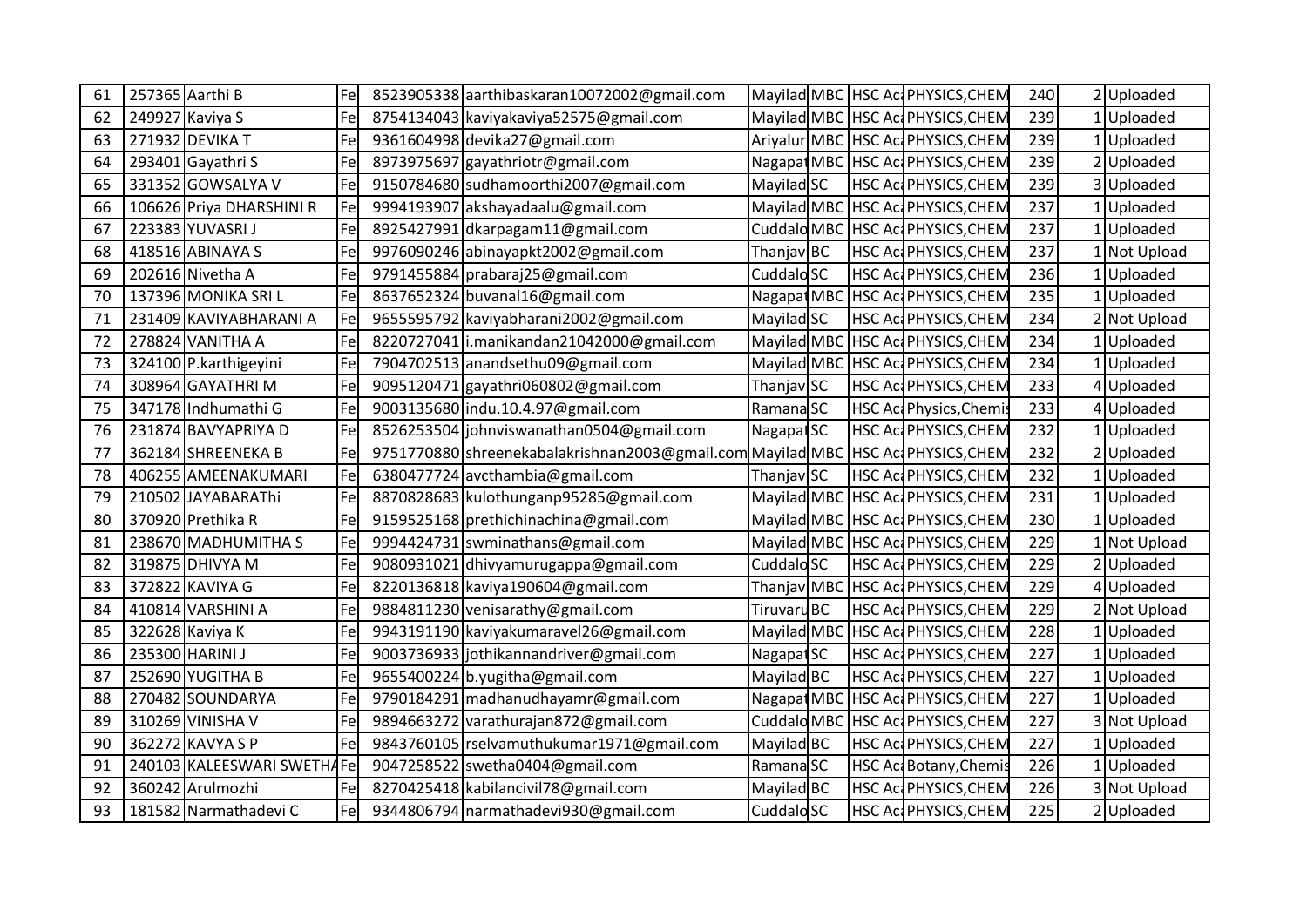| 94  | 256619 Usha    |                             | Fel | 8940086248 kavithashankar759@gmail.com     | Nagapat BC             |            | HSC Ac PHYSICS, CHEM        | 225 | 1 Uploaded   |
|-----|----------------|-----------------------------|-----|--------------------------------------------|------------------------|------------|-----------------------------|-----|--------------|
| 95  |                | 323211 SOWMIYA T            | Fel | 9944412588 sowmiyathangadurai03@gmail.com  | Cuddalo <sub>BC</sub>  |            | HSC ActPHYSICS, CHEM        | 225 | 4 Uploaded   |
| 96  |                | 390582 NIRMAL V             | Fe  | 9843495431 nirmalvincent02@gmail.com       | Thanjav SC             |            | HSC ActPHYSICS, CHEM        | 225 | 1 Uploaded   |
| 97  |                | 131290 YAZHINI              | Fel | 7639633667 yazhini11082003@gmail.com       | Cuddalo <sub>SC</sub>  |            | HSC Ac PHYSICS, CHEM        | 224 | 1 Not Upload |
| 98  |                | 280756 PRIYADHARSHINI S     | Fel | 6384721619 priyasandhiya2003@gmail.com     | Nagapat SC             |            | HSC Ac PHYSICS, CHEM        | 224 | 2Uploaded    |
| 99  | 421715 ANU A   |                             | Fe  | 9626878121 anuamuthan 3031@gmail.com       | Mayilad MB             |            | <b>HSC AccPHYSICS, CHEM</b> | 224 | 3 Not Upload |
| 100 |                | 347255 BABYSHALINI R        | Fel | 6380605721 Sabarikutty112@gmail.com        | Nagapat SC             |            | <b>HSC Ac PHYSICS, CHEM</b> | 223 | 2 Uploaded   |
| 101 |                | 379997 THULASI V            | Fel | 9360689996 sugirthasugirtha45@gmail.com    | Mayilad MB             |            | HSC Ac PHYSICS, CHEM        | 223 | Uploaded     |
| 102 | 417765 Deepa   |                             | Fel | 9629273991 deepalakshmanan97@gmail.com     | Thanjav <sub>SC</sub>  |            | HSC Ac PHYSICS, CHEM        | 222 | 1 Not Upload |
| 103 |                | 280279 ROSHINI N            | Fe  | 8248449929 roshini031102@gmail.com         | Nagapat BC             |            | HSC ActPHYSICS, CHEM        | 221 | 2 Uploaded   |
| 104 |                | 295509 SIVAHARINI K         | Fel | 9865299850 kathiravankannan133@gmail.com   | Cuddalo <sub>BC</sub>  |            | <b>HSC Ac PHYSICS, CHEM</b> | 221 | 1 Not Upload |
| 105 |                | 342273 Selvageetha R        | Fe  | 8940962553 saravanant.try@gmail.com        | Karur                  | <b>DNC</b> | <b>HSC AccPHYSICS, CHEM</b> | 221 | 1 Not Upload |
| 106 |                | 418307 Priyadharshini       | Fe  | 9629273991 priyathambusamy2002@gmail.com   | Mayilad SC             |            | HSC Ac PHYSICS, CHEM        | 221 | 1 Not Upload |
| 107 |                | 243321 V. NARMATHA          | Fe  | 9787501441 naveenveeramani599@gmail.com    | Ariyalur MBC           |            | <b>HSC Ac PHYSICS, CHEM</b> | 219 | 1 Uploaded   |
| 108 |                | 286129 BRUNTHA S            | Fel | 9788510623 mohandstsnr@gmail.com           | <b>Tiruvaru MBC</b>    |            | HSC Ac PHYSICS, CHEM        | 219 | 2 Uploaded   |
| 109 |                | 299850 Niranjana            | Fel | 8825484698 niranjanaart2020@gmail.com      | Mayilad SC             |            | HSC ActPHYSICS, CHEM        | 219 | 2 Uploaded   |
| 110 |                | 232438 SRINITHI             | Fe  | 9486212465 srinithiarularasan@gmail.com    | Cuddalo MBC            |            | HSC Ac PHYSICS, CHEM        | 218 | 2 Uploaded   |
| 111 | 225328 Aruna   |                             | Fe  | 9942553279 samsomnath18@gmail.com          | Nagapat BC             |            | HSC ActPHYSICS, CHEM        | 217 | 1 Uploaded   |
| 112 |                | 283451 SATHYA J             | Fel | 7904938574 sathiyaj8574@gmail.com          | Cuddalo <sub>SC</sub>  |            | HSC ActPHYSICS, CHEM        | 217 | 2 Not Upload |
| 113 |                | 306831 Evanjalin Sindhiya K | Fe  | 8870437042 vasiharanevanvasi@gmail.com     | Nagapat SC             |            | HSC ActPHYSICS, CHEM        | 217 | 3 Uploaded   |
| 114 |                | 404294 Subasri G            | Fe  | 7904874391 mathu92bsc@gmail.com            | Nagapat MB             |            | HSC Ac PHYSICS, CHEM        | 217 | 2 Uploaded   |
| 115 |                | 414416 JANAKIDEVI P         | Fe  | 9095902422 quthubu@outlook.com             | Nagapat BC             |            | <b>HSC Ac PHYSICS, CHEM</b> | 217 | 1 Not Upload |
| 116 |                | 176253 NIVYA R              | Fel | 9384185919 nivyar91@gmail.com              | Nagapat BC             |            | HSC ActPHYSICS, CHEM        | 215 | 2 Uploaded   |
| 117 |                | 330189 SARIKA R             | Fel | 9444473038 manickamnatarajan05@gmail.com   | Chennai MBC            |            | <b>HSC AccPHYSICS, CHEM</b> | 215 | 1 Not Upload |
| 118 |                | 357918 VENISHA J            | Fe  | 7708789045 jvenisha2002@gmail.com          | Cuddalo MBC            |            | HSC ActPHYSICS, CHEM        | 215 | 3 Not Upload |
| 119 | 391055 Anu S   |                             | Fe  | 9791874268 anu10052002@gmail.com           | Cuddalo <sub>SC</sub>  |            | HSC Act Physics, Chemis     | 215 | 6 Not Upload |
| 120 |                | 419766 Krishnaveni M        | Fel | 6380314838 krishnaveni 20042003@gmail.com  | Nagapat SC             |            | HSC ActPHYSICS, CHEM        | 215 | 1 Not Upload |
| 121 |                | 105398 D.ANUSUYA            | Fe  | 8489380852 anusuyadhanasekaran02@gmail.com | Mayilad BC             |            | HSC ActPHYSICS, CHEM        | 214 | 2Uploaded    |
| 122 | 287065 Arthi A |                             | Fe  | 7358169683 arthiaruldoss@gmail.com         | Nagapat <sub>SC</sub>  |            | HSC ActPHYSICS, CHEM        | 214 | 1 Not Upload |
| 123 |                | 388986 SANTHIYA S           | Fe  | 9578416473 santhiya002003@gmail.com        | Tiruvaru <sub>SC</sub> |            | HSC ActPHYSICS, CHEM        | 214 | 1 Not Upload |
| 124 |                | 321301 Tamilarasi K         | Fel | 9092863684 akananthaccet@gmail.com         | Ariyalur MBO           |            | HSC Ac PHYSICS, CHEM        | 213 | 3 Not Upload |
| 125 |                | 332459 DURGA DEVI M         | Fe  | 7358845319 durgamathi2002@gmail.com        | <b>Tiruvaru BC</b>     |            | HSC AccPHYSICS, CHEM        | 213 | 5 Not Upload |
| 126 |                | 356929 PREETHIMAHALAKSH Fe  |     | 8940562534 rajarun635@gmail.com            | Tiruvaru <sub>SC</sub> |            | HSC Ac PHYSICS, CHEM        | 213 | 3 Uploaded   |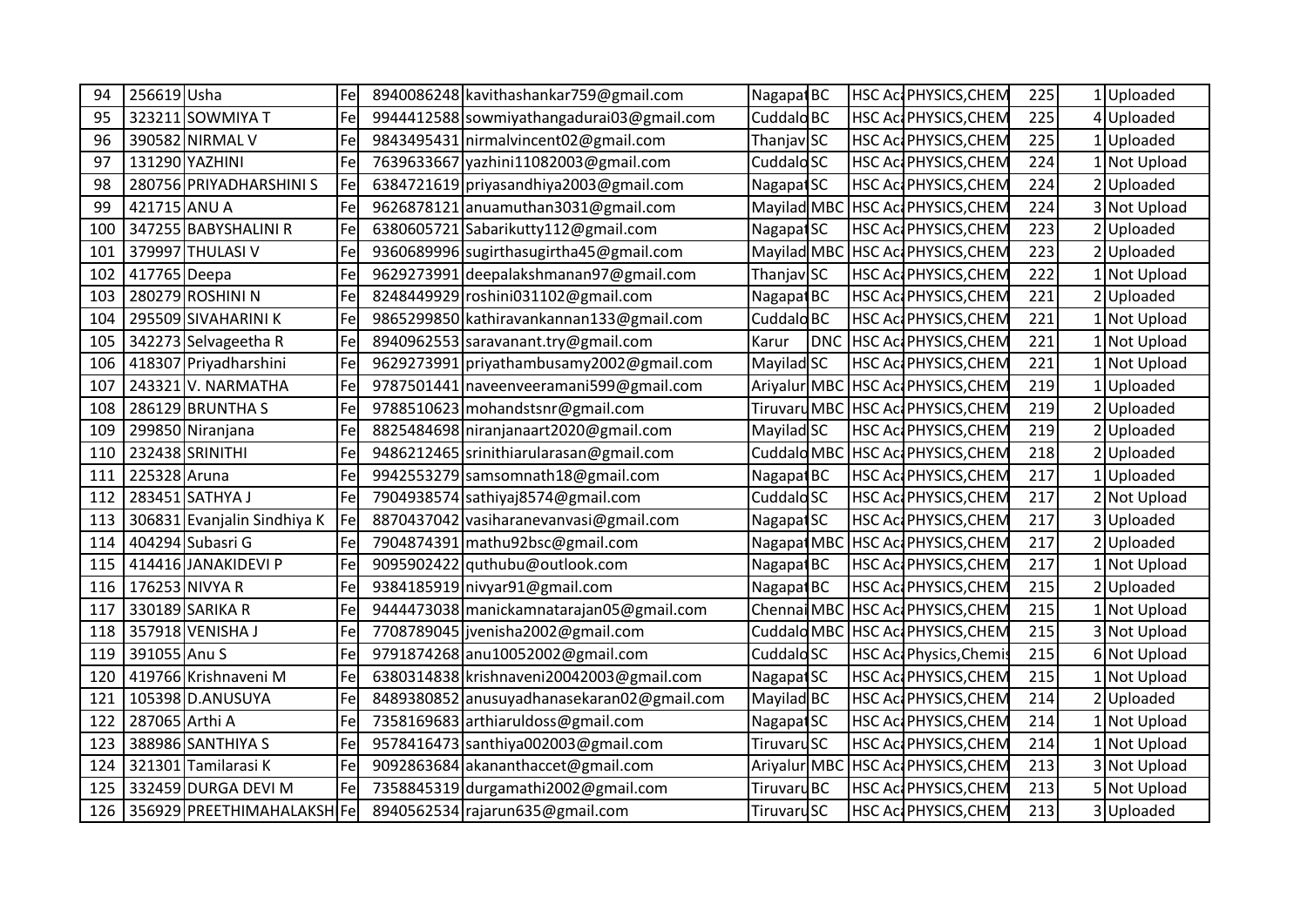| 127 |                | 375603 ABINAYA B      | Fel | 7397518680 abinayabalaiya@gmail.com       | Mayilad SC             |  | HSC Ac PHYSICS, CHEM        | 213 |    | 2 Not Upload |
|-----|----------------|-----------------------|-----|-------------------------------------------|------------------------|--|-----------------------------|-----|----|--------------|
| 128 |                | 150120 A.Anusuya      | Fel | 9025731279 ishuarulmani20@gmail.com       | Ariyalur BC            |  | HSC Ac PHYSICS, CHEM        | 212 |    | 2 Uploaded   |
| 129 |                | 227296 PREMAR         | Fel | 7639853087 elavalagansathish@gmail.com    | Mayilad MBC            |  | HSC Ac PHYSICS, CHEM        | 212 |    | 2 Uploaded   |
| 130 |                | 229040 DEEPIKA R      | Fel | 6384355316 rdeepi2003@gmail.com           | Mayilad SC             |  | HSC ActPHYSICS, CHEM        | 212 |    | 2 Uploaded   |
| 131 |                | 392395 Yazhini M      | Fel | 6381344326 yazhini.m11092003@gmail.com    | Cuddalo <sub>SC</sub>  |  | HSC ActPHYSICS, CHEM        | 212 |    | 2 Uploaded   |
| 132 |                | 403489 MADHUMITHA K   | Fe  | 8122525188 keerthikesavala@gmail.com      | Cuddalo <sub>BC</sub>  |  | HSC AccPHYSICS, CHEM        | 212 |    | 1 Uploaded   |
| 133 |                | 298489 ISHWARYA A     | Fel | 8098960844 ishwarya240603@gmail.com       | Mayilad SC             |  | HSC Ac PHYSICS, CHEM        | 211 |    | 4 Uploaded   |
| 134 |                | 300110 Ramya S        | Fel | 9843106562 vsramya2003@gmail.com          | Viluppul MBC           |  | <b>HSC AccPHYSICS, CHEM</b> | 211 | 41 | Uploaded     |
| 135 |                | 284107 BHUVANA        | Fel | 8098987839 SMSBHUVANA123@GMAIL.COM        | Nagapat SC             |  | HSC Act Physics, Chemis     | 210 |    | 1 Not Upload |
| 136 |                | 403508 ESTHER N       | Fel | 8754253188 ESTHERNAGALINGAM2@GMAIL.COM    | Mayilad SC             |  | HSC Ac PHYSICS, CHEM        | 210 |    | 3 Not Upload |
| 137 |                | 395776 SOWMIYA K      | Fe  | 9566588617 lickkarunanithi673@gmail.com   | Thanjav BC             |  | HSC Ac PHYSICS, CHEM        | 209 |    | 2 Uploaded   |
| 138 |                | 415146 K. Prabhavathi | Fe  | 8438574123 prabhavathiswamy96@gmail.com   | Thanjav SC             |  | HSC ActPHYSICS, CHEM        | 209 |    | 3 Not Upload |
| 139 |                | 414838 KAVIYA G       | Fel | 9159432579 kaviyag02102002@gmail.com      | Mayilad MBC            |  | <b>HSC Ac PHYSICS, CHEM</b> | 208 |    | 2 Not Upload |
| 140 |                | 237894 Monika M       | Fel | 9787245679 malini1998@gmail.com           | Nagapat MBC            |  | HSC ActPHYSICS, CHEM        | 206 |    | 1 Uploaded   |
| 141 | 283723 Janani  |                       | Fe  | 9698762348 umarajan478@gmail.com          | Mayilad MBC            |  | HSC AccPHYSICS, CHEM        | 206 |    | 1 Not Upload |
| 142 |                | 354724 Viniba N       | Fe  | 9500360905 sathishsasi558@gmail.com       | Nagapat SC             |  | HSC ActPHYSICS, CHEM        | 206 |    | 2 Not Upload |
| 143 |                | 384734 RAJARAJESWARI  | Fel | 9655770436 msrajarajeswari2003@gmail.com  | Mayilad BC             |  | HSC Ac PHYSICS, CHEM        | 204 |    | 1 Not Upload |
| 144 |                | 413370 BOOMIKA D      | Fe  | 9487442892 boomika021002@gmail.com        | Thanjav SC             |  | HSC Ac PHYSICS, CHEM        | 204 |    | 3 Not Upload |
| 145 |                | 263323 VISHAKA.A      | Fel | 9585607829 dhinag92@gmail.com             | Mayilad SC             |  | HSC Ac PHYSICS, CHEM        | 203 |    | 2Uploaded    |
| 146 |                | 267691 SUGANYA V      | Fel | 9688277706 SUGANYAVENKAT20@GMAIL.COM      | Cuddalo MBC            |  | <b>HSC Ac PHYSICS, CHEM</b> | 203 |    | 2 Uploaded   |
| 147 | 358112 M. Viji |                       | Fe  | 7094338496 vijimoorthy2519@gmail.com      | Thanjav BC             |  | HSC Ac PHYSICS, CHEM        | 203 |    | 1 Uploaded   |
| 148 |                | 371106 DHANALAKSHMIS  | Fe  | 9094066504 dhanalakshmi15072002@gmail.com | Nagapat MBC            |  | <b>HSC AccPHYSICS, CHEM</b> | 203 |    | 1 Not Upload |
| 149 |                | 378296 Snega. T       | Fe  | 7550262701 maricothai@gmail.com           | Tiruvaru <sub>SC</sub> |  | HSC Act Physics, Chemis     | 202 |    | 1 Not Upload |
| 150 |                | 421278 Kamala Veni    | Fel | 9626878121 kamaliprm.12@gmail.com         | Mayilad MB             |  | <b>HSC Ac PHYSICS, CHEM</b> | 202 |    | 3 Not Upload |
| 151 |                | 343889 SHARMITHA      | Fe  | 9843378726 sharmithasankar2003@gmail.com  | Nagapat SC             |  | HSC Ac PHYSICS, CHEM        | 201 |    | 3 Uploaded   |
| 152 |                | 404049 NIRANJANA K    | Fel | 9750016104 navakesava@gmail.com           | Mayilad SC             |  | HSC Ac PHYSICS, CHEM        | 201 |    | 1 Not Upload |
| 153 |                | 398578 Ishwarya R     | Fe  | 9884814457 nmdtamil01@gmail.com           | Nagapat <sub>SC</sub>  |  | HSC ActPHYSICS, CHEM        | 200 |    | 2 Not Upload |
| 154 |                | 335583 NAGALAKSHMIS   | Fe  | 9597488951 uma0108s@gmail.com             | Mayilad SC             |  | <b>HSC Ac PHYSICS, CHEM</b> | 199 |    | 1 Uploaded   |
| 155 |                | 419905 BHUVANESHWARI  | Fel | 7904256152 dineshkalidass@gmail.com       | Mayilad SC             |  | HSC Ac PHYSICS, CHEM        | 199 |    | 2 Uploaded   |
| 156 |                | 355524 KOWSALYA       | Fe  | 9597125663 rameshkowsalya2003@gmail.com   | Tiruvaru <sub>SC</sub> |  | <b>HSC Ac PHYSICS, CHEM</b> | 198 |    | 2 Uploaded   |
| 157 |                | 274990 Veena E        | Fel | 9655298415 veenaelangovan2003@gmail.com   | Thanjav MBC            |  | HSC Ac PHYSICS, CHEM        | 197 |    | 2 Uploaded   |
| 158 |                | 247296 Sathya P       | Fel | 7094388743 psathyakomal@gmail.com         | Mayilad MBC            |  | HSC ActPHYSICS, CHEM        | 196 |    | 3Uploaded    |
| 159 |                | 339768 ADHILAKSHMI    | Fe  | 9788017506 pazhaniaswin06@gmail.com       | Cuddalo <sub>SC</sub>  |  | HSC Act Physics, Chemis     | 196 |    | 1 Not Upload |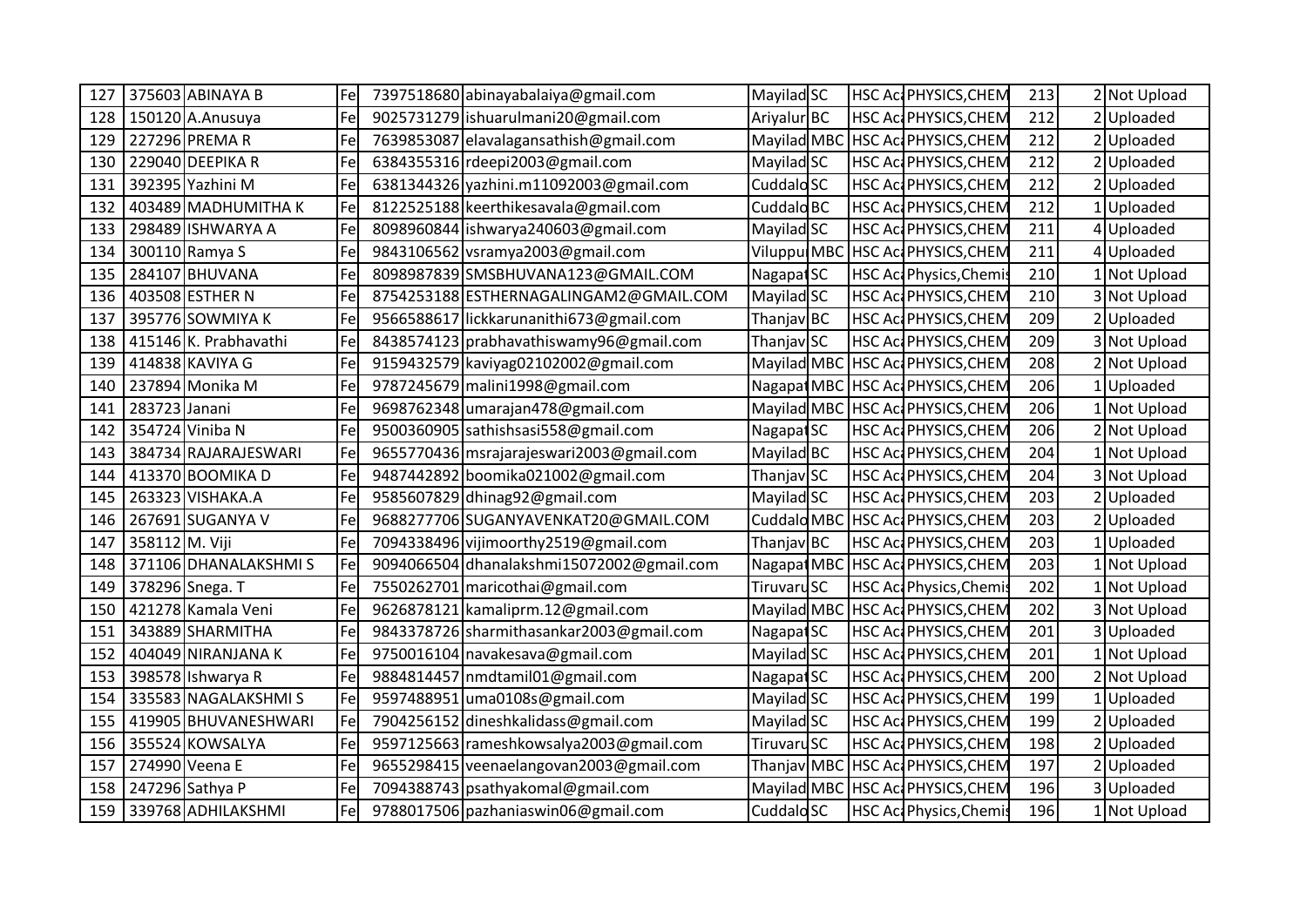| 160 |              | 400064 KIRUBA V         | Fel | 8270671277 basilv045@gamil.com               |                       |  | Cuddald MBC HSC Ac PHYSICS, CHEM   | 196 | 1 Not Upload |
|-----|--------------|-------------------------|-----|----------------------------------------------|-----------------------|--|------------------------------------|-----|--------------|
| 161 |              | 112345 KALAIMADHE S     | Fel | 9442281322 a9345306029@gmail.com             |                       |  | Mayilad MBC HSC Ac Physics, Chemis | 195 | 2 Uploaded   |
| 162 |              | 136934 J.prashitha      | Fe  | 8838058722 prashitha 2003@gmail.com          | Mayilad SC            |  | <b>HSC Ac PHYSICS, CHEM</b>        | 195 | 4 Not Upload |
| 163 |              | 353672 SATHYAPRIYA      | Fe  | 7639177595 sathyapriyaramesh2004@gmail.com   | Nagapat BC            |  | HSC ActPHYSICS, CHEM               | 195 | 2 Uploaded   |
| 164 | 409292 Ramya |                         | Fe  | 8940602135   ramyathurai062001@gmail.com     | Thanjav SC            |  | HSC Act Physics, Chemis            | 195 | 3 Uploaded   |
| 165 |              | 366750 ELAVARASI.J      | Fe  | 9361071529 surya936107@gmail.com             | Thanjav MBC           |  | HSC Ac PHYSICS, CHEM               | 194 | 4 Not Upload |
| 166 |              | 328679 MEGATHEESWARI P  | Fe  | 9787111629 spprema92@gmail.com               |                       |  | TiruvaruMBC HSC Ac PHYSICS, CHEM   | 193 | 3 Uploaded   |
| 167 |              | 393850 Shobana N        | Fe  | 7397397956 shobanasuguna19@gmail.com         | Mayilad SC            |  | <b>HSC Ac PHYSICS, CHEM</b>        | 193 | 4 Not Upload |
| 168 |              | 413028 NANDHINI C       | Fe  | 8220539432 kosimani95@gmail.com              | Thanjav MBC           |  | HSC Ac PHYSICS, CHEM               | 193 | 1 Not Upload |
| 169 |              | 318004 NIGILA V         | Fe  | 7904938574 nigila07@gmail.com                | Cuddalo <sub>SC</sub> |  | HSC Ac PHYSICS, CHEM               | 192 | 2 Not Upload |
| 170 |              | 401447 KOMATHI J        | Fel | 9843184990 shalushalini1909@gmail.com        | Ranipet SC            |  | <b>HSC Ac PHYSICS, CHEM</b>        | 192 | 1 Uploaded   |
| 171 | 140842 Banu  |                         | Fe  | 9787793703 banusubra2003@gmail.com           | Nagapat <sub>SC</sub> |  | HSC ActPHYSICS, CHEM               | 190 | 1 Not Upload |
| 172 |              | 237577 Jesyjoycathy.e   | Fe  | 9865539257 eajerinrajan002@gmail.com         | Mayilad BC            |  | HSC Ac PHYSICS, CHEM               | 190 | 1 Uploaded   |
| 173 |              | 265051 BAVASRI          | Fel | 6385754822 bavas2003@gmail.com               | Mayilad SC            |  | HSC ActPHYSICS, CHEM               | 190 | 3 Uploaded   |
| 174 |              | 332267 PRIYADHARSHINI V | Fe  | 7639720657 sundhar.vijij@gmail.com           | Cuddalo MBC           |  | HSC Ac PHYSICS, CHEM               | 189 | 1 Not Upload |
| 175 |              | 385722 SWETHA M         | Fe  | 9159412296 nivethamani98@gmail.com           | <b>Tiruvaru BC</b>    |  | HSC ActPHYSICS, CHEM               | 189 | 2 Uploaded   |
| 176 |              | 183348 PRIYADARSHINI    | Fe  | 7904328905 rohitsriram801@gmail.com          | Mayilad BC            |  | HSC Ac PHYSICS, CHEM               | 188 | 2 Not Upload |
| 177 |              | 291993 MANJU T          | Fel | 9965153660 sakthivelradio@gmail.com          | Mayilad MBC           |  | HSC Ac PHYSICS, CHEM               | 188 | 2 Uploaded   |
| 178 |              | 407808 RANJANI R        | Fe  | 6384573098 rajuranya5112019@gmail.com        | Nagapat <sub>SC</sub> |  | <b>HSC Ac PHYSICS, CHEM</b>        | 187 | 1 Not Upload |
| 179 |              | 244150 SABITHA S        | Fe  | 8056509867 ssercivil28@gmail.com             | Mayilad SC            |  | HSC ActPHYSICS, CHEM               | 186 | 1 Uploaded   |
| 180 |              | 320069 Pavithra.p       | Fe  | 8870718651 pavithraparasivam382002@gmail.com | Mayilad SC            |  | HSC Ac PHYSICS, CHEM               | 186 | 1 Uploaded   |
| 181 |              | 353940 Priyadharshini S | Fe  | 6381106509 123senthamizh@gmail.com           | Nagapat SC            |  | HSC ActPHYSICS, CHEM               | 186 | 2 Not Upload |
| 182 |              | 363504 Sanparkavi       | Fe  | 9626076306 sanparkavisankar@gmail.com        | Mayilad SC            |  | HSC ActPHYSICS, CHEM               | 186 | 2 Uploaded   |
| 183 |              | 377320 KAVIYA K         | Fe  | 6384713896 kavyangayathri28@gmail.com        | Mayilad SC            |  | HSC ActPHYSICS, CHEM               | 186 | 3 Not Upload |
| 184 |              | 392846 AARTHI S         | Fe  | 6384721273 aarthisubash2002@gmail.com        | Mayilad SC            |  | HSC Act PHYSICS, CHEM              | 186 | 3 Uploaded   |
| 185 |              | 148835 GAYATHRI S       | Fel | 6374517518 stalingayathri27@gmail.com        | Mayilad SC            |  | HSC ActPHYSICS, CHEM               | 185 | 4 Uploaded   |
| 186 |              | 278094 KALKI V          | Fe  | 9677691690 kalkivelmurugan2020@gmail.com     | Cuddalo <sub>SC</sub> |  | HSC ActPHYSICS, CHEM               | 185 | Uploaded     |
| 187 |              | 389554 VIJAYALAKSHMI    | Fel | 8883023347 vijikalai2003@gmail.com           | Nagapat SC            |  | HSC ActPHYSICS, CHEM               | 185 | 2 Uploaded   |
| 188 |              | 419628 M Vetriselvi     | Fe  | 6383281099 ajayguna1999@gmail.com            | Cuddalo MBO           |  | HSC ActPHYSICS, CHEM               | 185 | 3 Uploaded   |
| 189 |              | 419772 RABEENA R        | Fel | 8098812580 rabeena100803@gmail.com           | Mayilad SC            |  | <b>HSC Ac PHYSICS, CHEM</b>        | 185 | 2 Not Upload |
| 190 |              | 241879 SARASWATHI P     | Fe  | 9788073822 rpsaras.2762@gmail.com            | Nagapat <sub>SC</sub> |  | HSC Act Physics, Chemis            | 184 | 1 Uploaded   |
| 191 |              | 312363 SIVASANGARI S    | Fel | 9524582044 sivasangari081003@gmail.com       | Nagapat SC            |  | HSC Ac PHYSICS, CHEM               | 184 | 4 Uploaded   |
| 192 |              | 326391 Dhivyadharshni M | Fe  | 6374370697 dhivyadd304@gmail.com             | Cuddalo <sub>SC</sub> |  | HSC Ac PHYSICS, CHEM               | 184 | 2 Uploaded   |